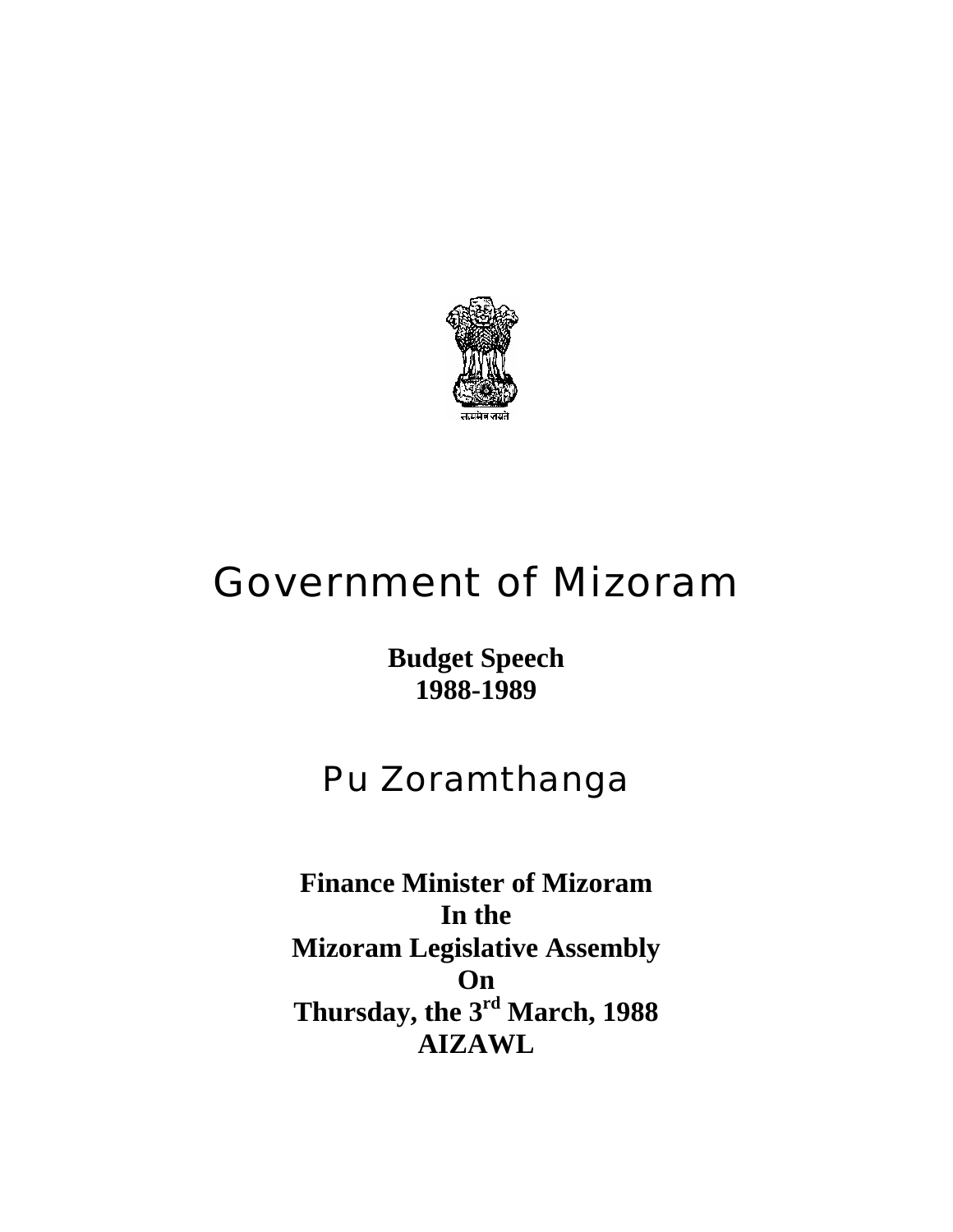Mr. Speaker Sir,

 I have great pleasure in fulfilling my responsibility of placing the Supplementary Demands for the year 1987-1988 and the Budget Estimates for the year 1988-1989 before this House for its approval. The financial provisions in the Revised Estimates for 1987-1988 and Budget Estimates for the year 1988-1989 are as follows:-

( In lakhs of Rupees )

|    |                                        | BE 87-88      | $RE 87 - 88$ | $BE 88 - 89$ |
|----|----------------------------------------|---------------|--------------|--------------|
|    |                                        |               |              |              |
| 1. | Revenue Accounts (Gross) Rs. 16,422.79 |               | 27028.48     | 24910.96     |
| 2. | Capital Accounts (Gross)               | Rs. 6,513.10  | 7825.07      | 8316.30      |
|    | TOTAL(GROSS)                           | Rs. 22,935.89 | 34853.55     | 33227.26     |

From above figures it is seen that there is a substantial increase amount in the Revised Estimates for 1987 –1988. The honourable members are aware that on accounts of drought, flood, consequencial inflations, escalation of price level of commodities etc. the Government of India has adopted various economic measures and inspite of that the Central Government is quite generous in giving us substantial amount as additional funds for RE 1987 –1988. You will find that the budget allotment for 1988 –1989 is less than the Revised Estimate for 1987 – 1988. The reason of this shortfall is due to the fact that Government of Mizoram has not yet received allocations for BE 1988 –1989 for certain schemes under Centrally Sponsored Schems/Central Plans and grants for Border Roads for which only token provisions have been kept in the Budget.

Being an infant State without any sizeable revenue the State virtually depends on Central Government for funding thee requirements of the State. On becoming a full fledged State, the Administrative machinery of the Government is required to be strengthened and accordingly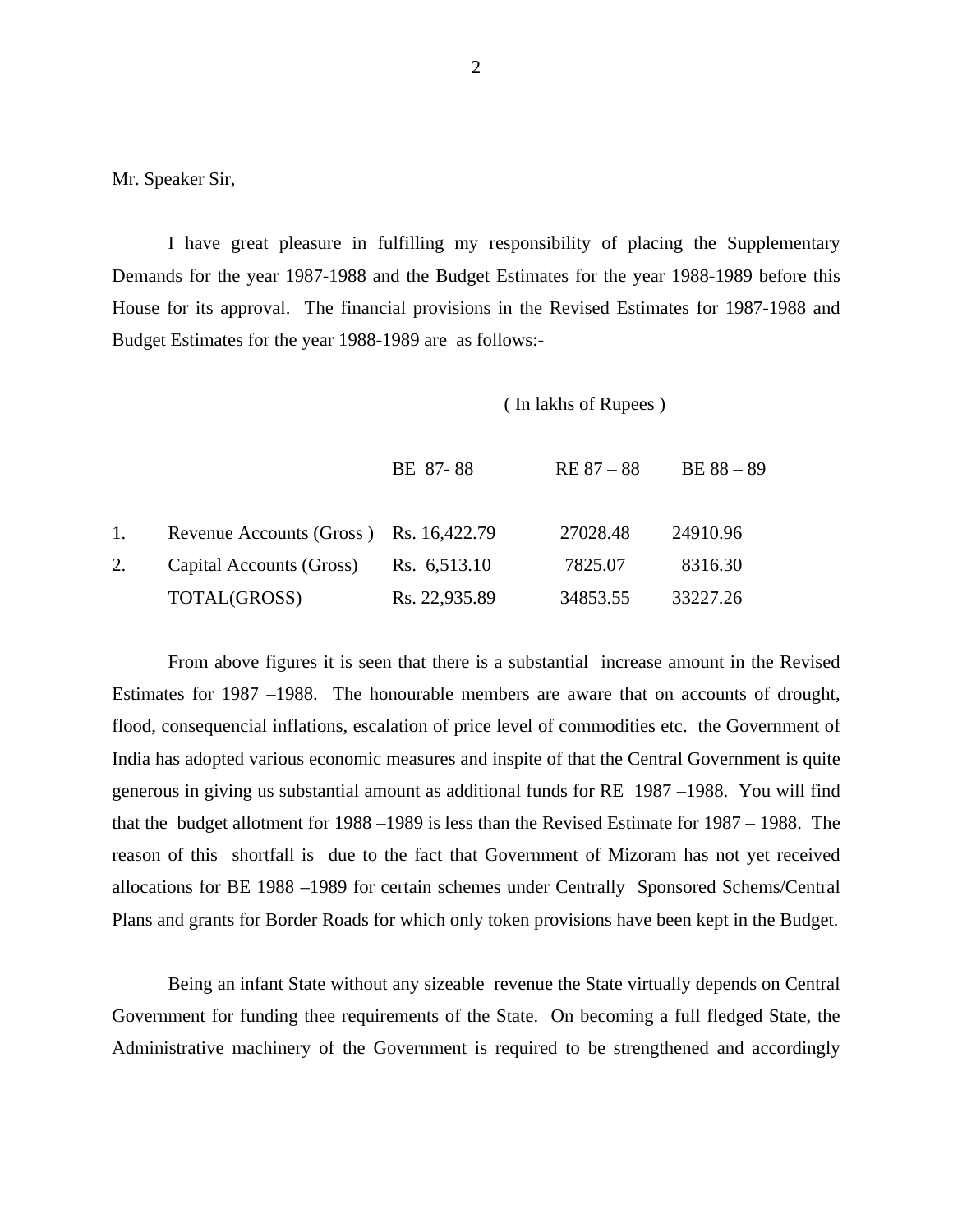number of new posts have been created in the Secretariat and almost in all Departments. For Rehabilitation of MNF personnel who came over ground as a result of Peace Accord, payment of compensation to the public for damage of properties and houses during the 20 years long disturbance in Mizoram, construction of drainages etc. the Central Government agreed to grant additional fund to the tune of Rs. 60.94 crores under Non-Plan for the current year 1987-1988. Further, based on the recommendation of the  $8<sup>th</sup>$  Finance Commission, an amount of Rs. 5.10 crores have been given to the Government of Mizoram for 'Upgradation of the standard of administration of the State'. This amount is to be utilized during 1987 –1988 and 1988-1989, for proper utilization and implementation of the schemes 50% of the amount is provided in the Revised Budget for 1987-1988 and another 50% in the Budget for 1988 – 1989.

The Annual Plan Outlay for 1988-1989 is Rs. 85 crores as against Rs. 70 crores for 1987- 1988. Apart from the State Plan Programmes the Government of Mizoram is also executing number of Developmental Schemes funded by NEC and also Centrally Sponsored Scheme/Central Plans. Unlike the normal practice of the Central Government towards States in respect of Centrally Sponsored Schemes, the Central Government has continued to meet the full expenditure required for execution during the current year 1987 –1988 without insisting matching contributions from the State.

I shall now mention in brief the progress and achievements of some Departments during the current year and also some of the schemes and programmes proposed to be undertaken during the year 1988 –1989.

#### **ELECTION DEPARTMENT**

The Department is responsible for preparation of Electoral Rolls relating to all the Assembly Constituencies in Mizoram and conduct of Election to the Legislative Assembly and Lok Sabha including bye-elections whenever necessary. Intensive revision of Electoral Rolls are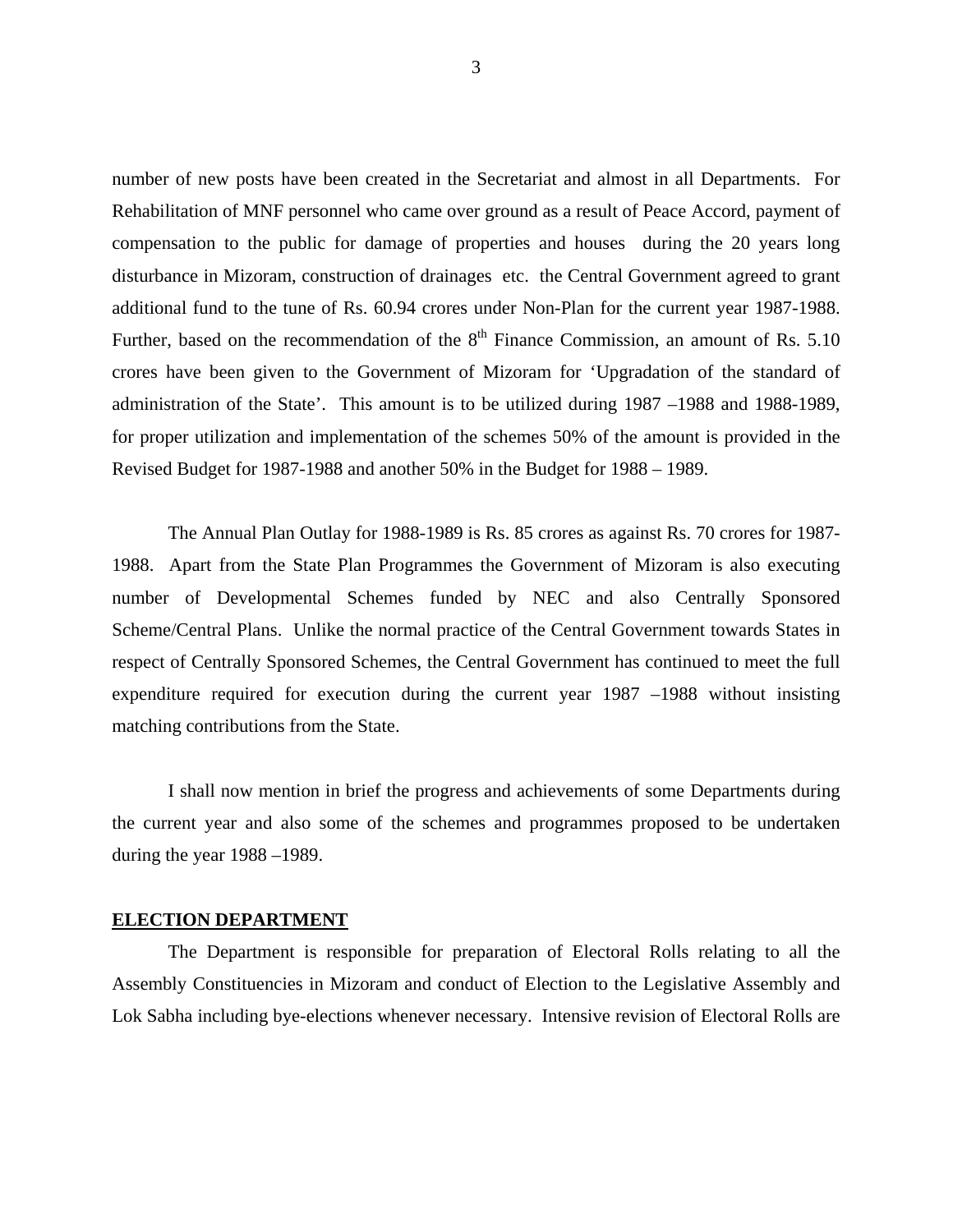being undertaken and will be completed during the current year. The Department has proposed for creation of additional posts to strengthen the Election Machinery at the State Level.

#### **REVENUE DEPARTMENT**

The Plan Outlay for 1987 –1988 is Rs. 23 lakhs with which updating and maintenance of land records, survey training and cadastral Survey of 640 hectares of land were taken up. 3308 Nos. of land Settlement Certificates were issued during the current year. 9 local candidates and 3 in-service personnel have been deputed to undergo training in the Survey Training Institute, Hyderabad. Construction of butcher shed at Vaivakawn, market sheds at Champhai, Biate, Sihphir and Kanhmun, Market Site Office and Government stall at New Market, Aizawl and minor works have been completed. House sites have been allotted to 600 MNF Returnees at Maumual. Survey and demarcation of land at Zokhawsasng for shifting of Assam Rifles have been completed.

A sum of Rs. 24 lakhs in provided for 1988 –1989. With this Department envisaged to create 13 different posts and depute 14 Inservice personnel and 4 local candidates for training in survey. Cadastral survey of 700 hectares of land surrounding the areas of Thenzawl, N. Vanlaiphai and Serchhip is also proposed to be taken up. Assessment of land acquired for shifting of Assam Rifles at Zokhawsang and payment of compensation will be completed during 1988 –1989.

#### **ACCOUNTS & TREASURIES DEPARTMENT**

The Department is responsible for maintenance of GPF Pension, Local Audit and Service History of all Gazetted Officers. Supervision of works of Treasuries and Sub-Treasuries in Mizoram and issue of Pay-slips to all Gazetted Officers is also vested with this Department. During the current year accounts of 12 Officer Institutions have been audited. Surprise checks have been done to 4 Offices. 16685 numbers of pay fixation with Service Books have been checked. 263 cases of final payment of GPF and 248 pension cases have been settled. A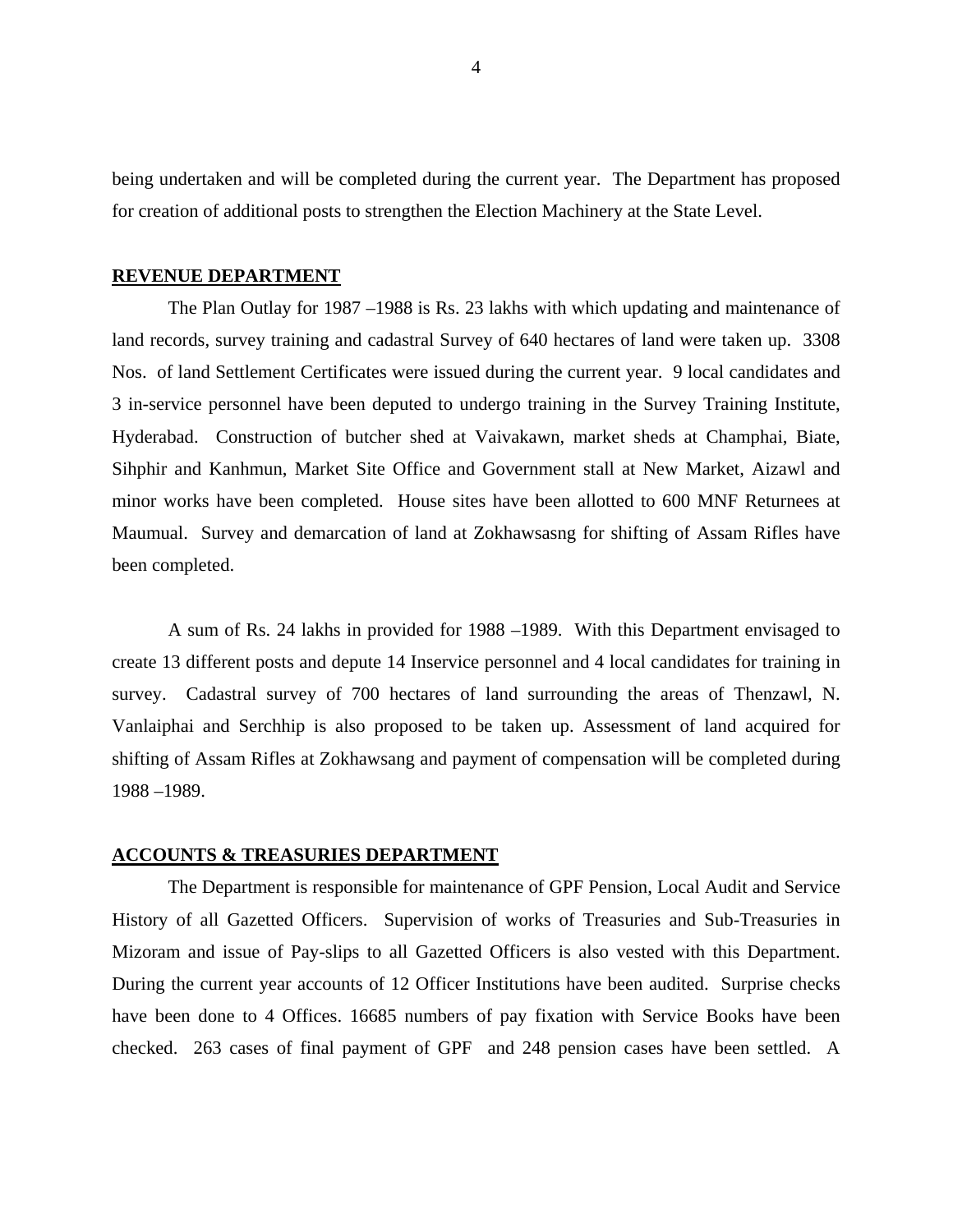Second Treasury at Aizawl, Sub-Treasury at Chawngte, Mamit and Serchhip are proposed to be opened during 1988 – 1989. For better and more efficient financial administration, a scheme has been drawn up to take over Accounts from the Accountant General during 1988-1989.

#### **EXCISE & TAXATION DEPARTMENT**

The main activity of the Department is collection of various Taxes and duties under different Acts and Rules in force in Mizoram and prevention and detection of Excise Crimes. There are at present two wings in the Department.

#### (i) **EXCISE WING**

During the current year, considerable quantities of intoxicating and narcotic drugs such as Heroin, Ganja and Mandrax and huge quantity of unauthorized liquor were seized. 866 persons were arrested under Excise Act 642 and Cases have been registered. 9 persons were arrested under Narcotic Drugs & Psychotropic substances Act. To have effective control over the illegal trafficking of drug and liquor, 67 posts of various categories have been created during this year. Excise duty collected during the year up to December 1987 was Rs . 208. 67 lakhs as against Rs. 226.16 lakhs during 1986 – 1987.

#### (ii) **TAXATION WING**

On becoming a State, the need for building up our own resources cannot be over emphasised. To make detailed and indepth study of the resources are being tapped, the scope for proper rationalization of the existing tax Structurers, the Government of Mizoram has constituted the "Mizoram Resources Mobilisation and Taxation Enquiry Committee". On the recommendation of the Committee, to angment our internal revenue which constitutes about3.8% of the State annual expenditure it is proposed to raise at least to 5% by increasing various rates of taxes on Petroleum and its products entertainment, Proffessions trades and callings and excise duty without causing hardship to the common people. Proposal is also under way for Legislation of new Taxation Law on Sales Tax and Tax on passenger's goods.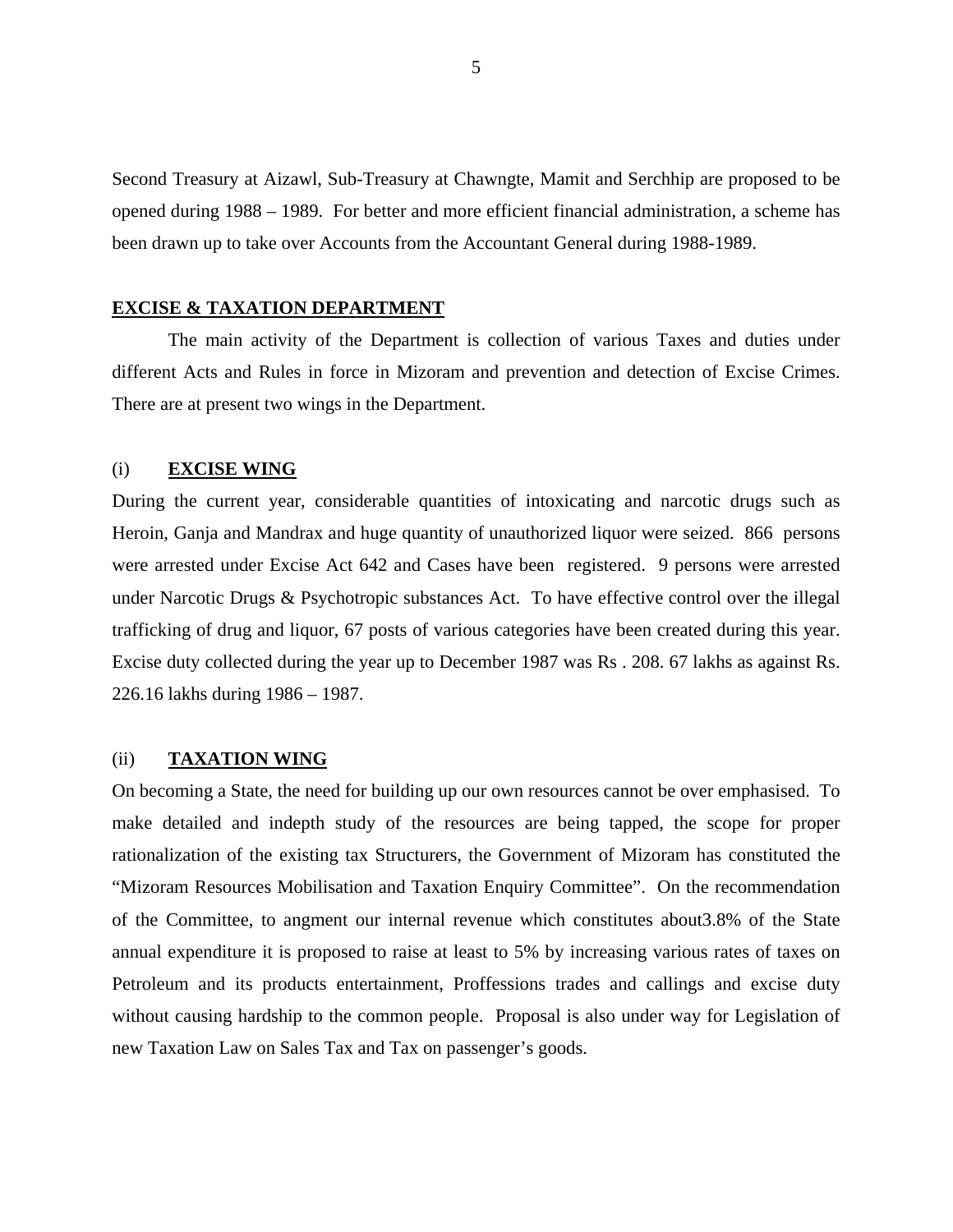#### **HOME DEPARTMENT**

# (a) **POLICE**

On confernment of Statehood, Government has undertaken a review of various policing needs and re-organisation schemes to suit the emerging needs and compulsion. As a result a number of new posts including 1 DIG (Training) and 6 additional S.P. have been created. With the provision of Rs. 100 lakhs during 1987 – 1988, construction of 104 Police quarters will be completed during the current year. Construction of Police Station buildings at Aizawl,Lunglei and Mutti Storeyed buildings for Police Quarters at Saron veng will also be taken up under upgradation Scheme. A sum of Rs. 120 lakhs has been provided for 1988 –1989 under Plan, which will be utilized for completion of on going works.

# (b) **JAIL**

The Central Jail at Aizawl, the first of its kind in Mizoram has been commissioned. Action is at hand to introduce vocational courses to provide scope for learning trades to prisoners for their reform and rehabilitation. Work for the District Jail at Armed Veng has been completed and will be commissioned shortly. Construction of Sub-Jail at Champhai and Kolasib with Jail Industry and construction of permanent security wall at new District Jail at Armed Veng Aizawl are being taken up. Establishment of Directorate of Prisons and Central Jail are being strengthened by creation of new posts. A plot of land has been allocated for construction of building for Directorate of Prisons and construction of building will be taken up under Plan during 1988 – 1989.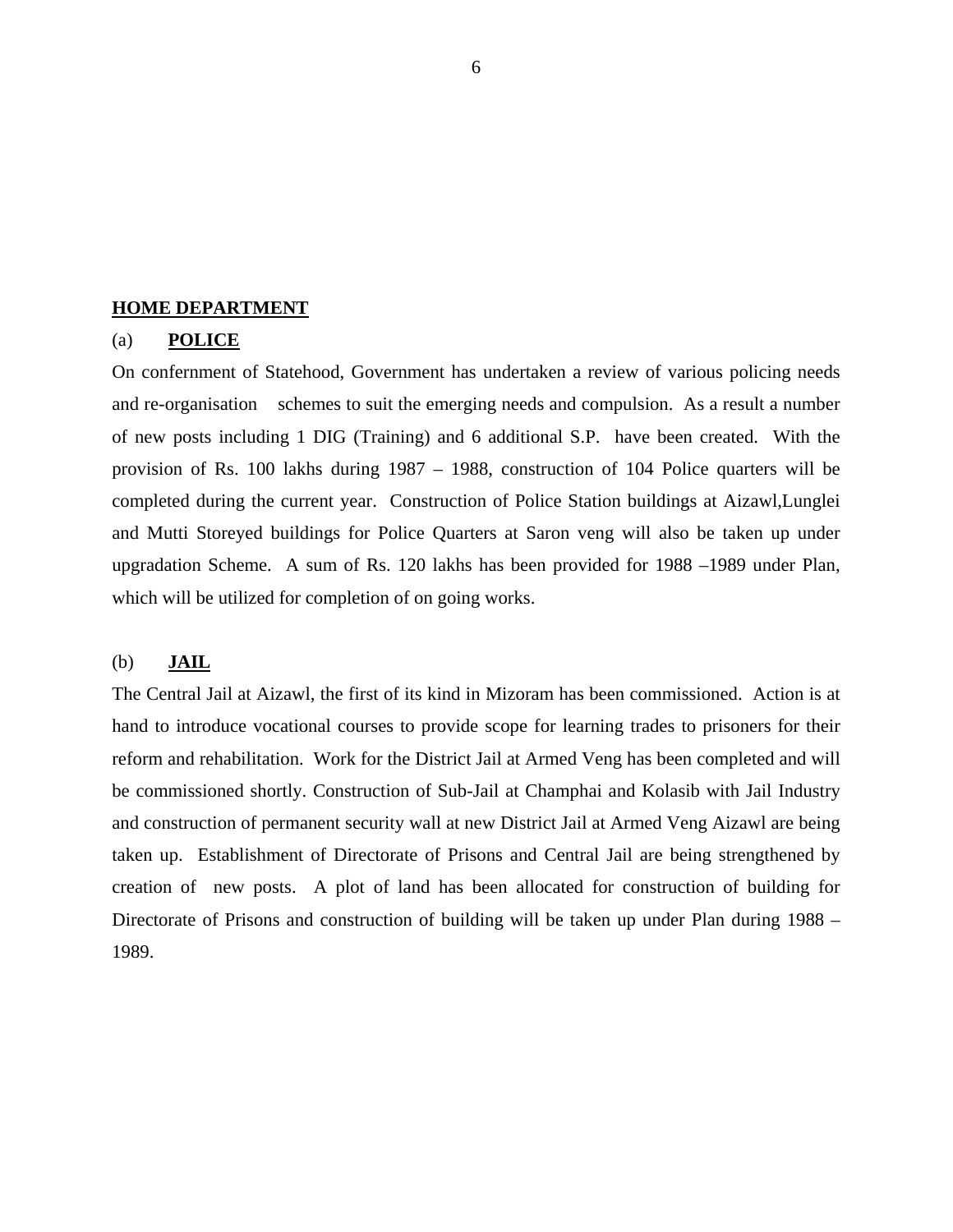#### (c) **HOME GUARDS**

The Mizoram Home Guards Organisation has been placed as a separate Directorate under the administrative control of the Home Department. Vacant post under this sorganisation has been filled up. The wages of Home Guard volunteers have been raised from Rs. 15 to 25 per day.

# **CIVIL SUPPLY DEPARTMENT**

The Department is responsible for procurement of essential commodities like rice, sugar, rapeseed oil, wheat, iodised salt, control clothes and cement from outside the State and their equitable distributions throughout Mizoram.

28 Staff quarters and 6 Loading and Unloading sheds have been constructed. With 2 Fair Price Shops opened during this year there are 768 Fair Price Shops in Mizoram. Packing of sugar in small bags has also been introduced for issued to the public through Family ration Cards. To ensure quick and accurate weightment of rice, 5 Weight Bridges are being installed at Vairengte, Aizawl, Serchhip, Lunglei and Lawngtlai. An amount of Rs. 31 lakhs is provided under Plan for 1988 –1989 with which construction of 24 Staff Quarters at various centres will be taken up.

# **TRADE & COMMERCE DEPARTMENT**

The Trade and Commerce Department has been created in February, 1987 and started functioning with one Office Superintendent and three Office Assistants. In all 31 posts have been created and recruitment rules for Joint Director, Deputy Director, Marketing Officer and Marketing Inspector are being framed. A Draft Bill on "Mizoram Trade by Non-Tribals" is now under consideration.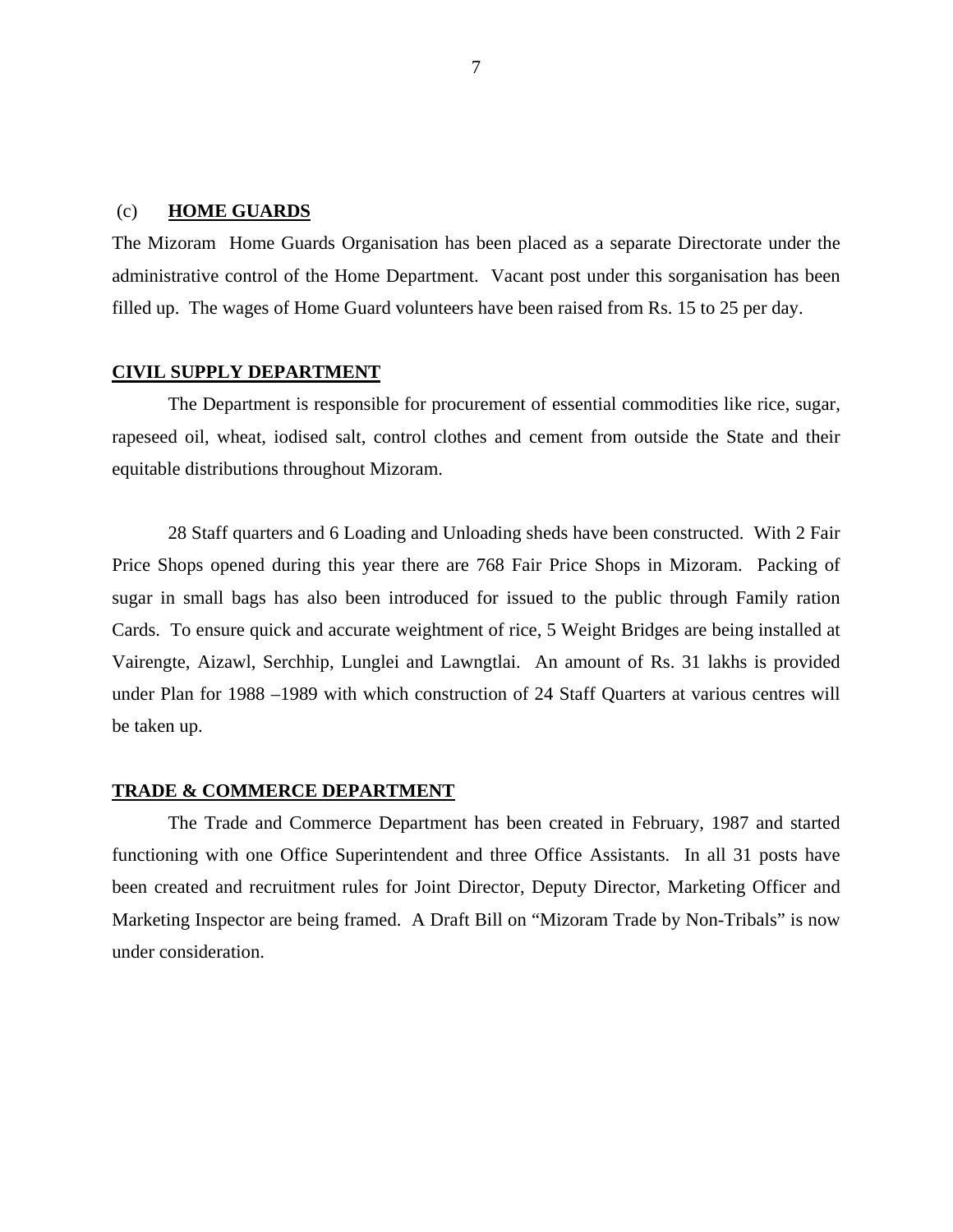#### **WEIGHTS & MEASURES**

A sum of Rs. 5 lakhs has been provided during 1987 –1988. With this amount some new posts hve been created to strengthen the Department. Office – cum – Laboratory have been constructed at Mamit and one is under construction at Lawngtlai. 14826 numbers of various commercial weights and measures have been verified and stamped for which Rs. 0.19 lakhs have been collected towards verification and stamping fees, 25 cases have been filed in the Courts for violation of Weights and Measures Act and Rules. Rs. 6 lakhs is allocated for 1988 – 1989 and with this amount the Department will be strengthened and construction works of Inspector's Office-cum-Laboratory at Tlabung will be taken up. Verification Tools and Standard Balance Tools will also be purchased during 1988-1989.

#### **PRINTING & STATIONERY DEPARTMENT**

With the Plan provision of Rs. 55 lakhs during 1987 – 1988. Construction of buildings at Aizawl, Lunglei and Saiha have been taken up. New Machines and equipments have been acquired which have considerably improved the efficiency of the Govt. Press. The Government Press Wing at Lunglei has also been commissioned.

The approved Plan Outlay of Rs. 55 lakhs for 1988 –1989 will be utilized for completion of on going works and maintenance of the Government Press. With a view to streamlining and effecting economy in Government expenditure on Stationery, it is proposed to centralize under Printing & Stationery Department all procurement and distribution of forms and stationery to all Departments, for which Rs. 169.60 lakhs under Non-Plan is provided for 1988-1989.

#### **EDUCATION DEPARTMENT**

 With the Plan Outlay of Rs. 495 lakhs the Department has taken active steps to achieve the various targets as enumerated in the Programme of Action Set Forth by the Govt. of India on the National Policy on Education 1986. 16 New High Schools and Science Department at Kolasib College were opened. Construction of 144 Primary School Buildings of improved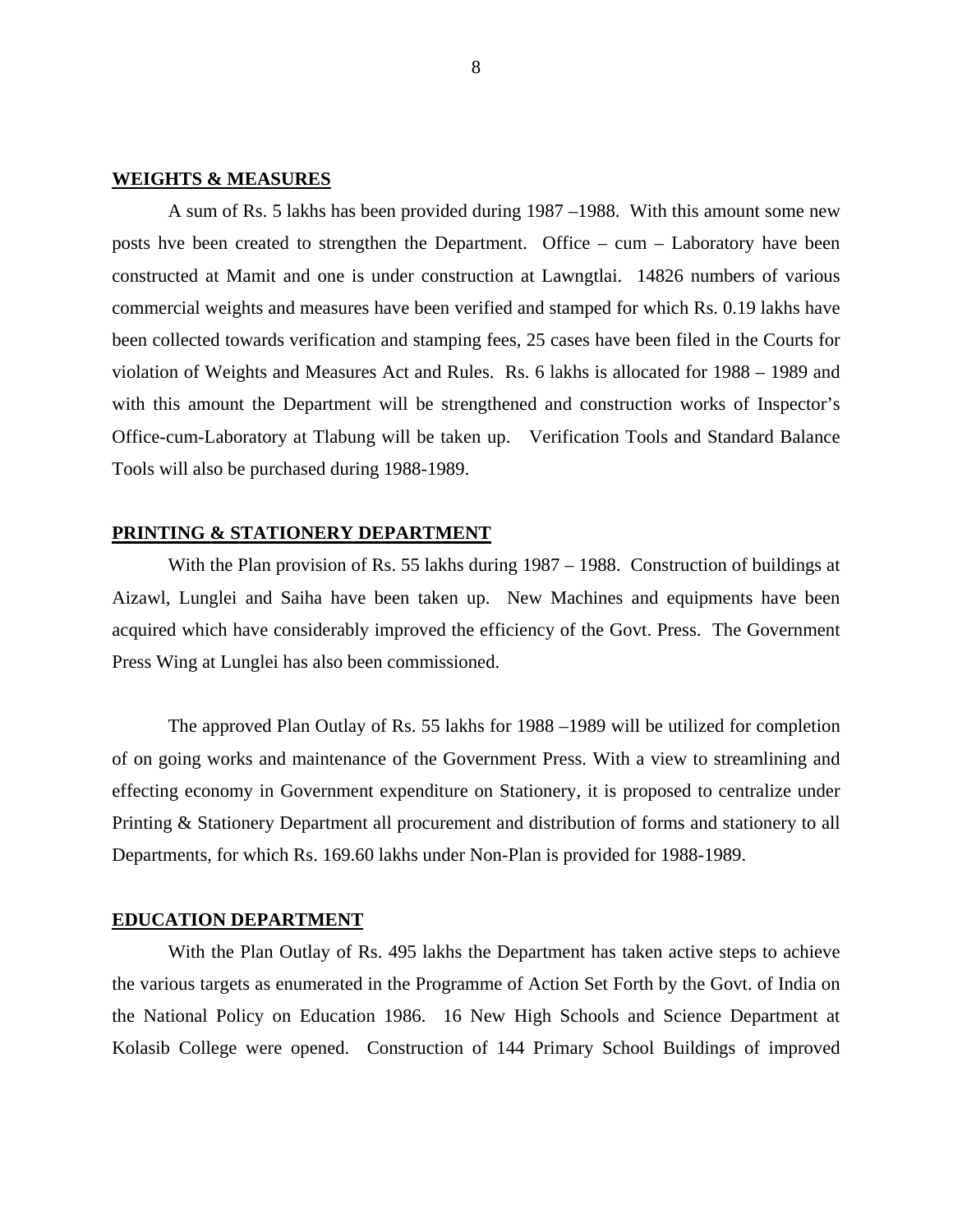quality have been taken up under the upgradation of the Standard of Administration. Under the new education policy, one Navodaya Vidyalaya (Model School) at Thenzawl and a Special Hindi School at Aizawl have been established under Centrally Sponsored Scheme.

With the Plan Outlay of Rs. 577 lakhs for 1988-1989, the services of Matriculate Teachers engaged on fixed pay in Primary Schools will be regularized, deficit grant-in-aid will be given to some private Middle Schools and High Schools and non-formal education centres will be established. Teachers Training Institutes at Aizawl will be upgraded to the District Institute of Education and Training. Three aided Colleges are also proposed to be provincialised.

#### **SPORTS & YOUTH SERVICES DEPARTMENT**

 The Sports & Youth Services Department started functioning as a separate Directorate from 8<sup>th</sup> December 1986. The Department has completed construction of one Indoor Stadium, One Indoor Stadium-cum-Gymnasium Hall, 4 pavillions and 4 High School Play Grounds during 1987-1988 and also taken up construction of Indoor Stadium, Sports Complex, Play Grounds and establishment of Rural Sports Centres during the current year under Central Assistance.

The Plan Outlay for the year 1988-1989 is Rs. 45lakhs which will be utilized for building up Sports infrastructure facilities and for strengthening the Department.

#### **HEALTH & FAMILY WELFARE DEPARTMENT**

With the Plan Outlay of Rs. 290 lakhs during 1987-1988, 5 Primary Health Centres and 12 Sub-Centres had been completed. Some of the Primary Health centres are also being upgraded to the status of Rural Hospital. Works of expansion of Aizawl Civil Hospital is in progress. For strengthening the Department, 954 posts of various categories have been created and filled up. Doctors posted in Rural areas are being given Rural area allowances under upgradation scheme.The plan outlay for 1988-89 is 342 lakhs and with this amount the various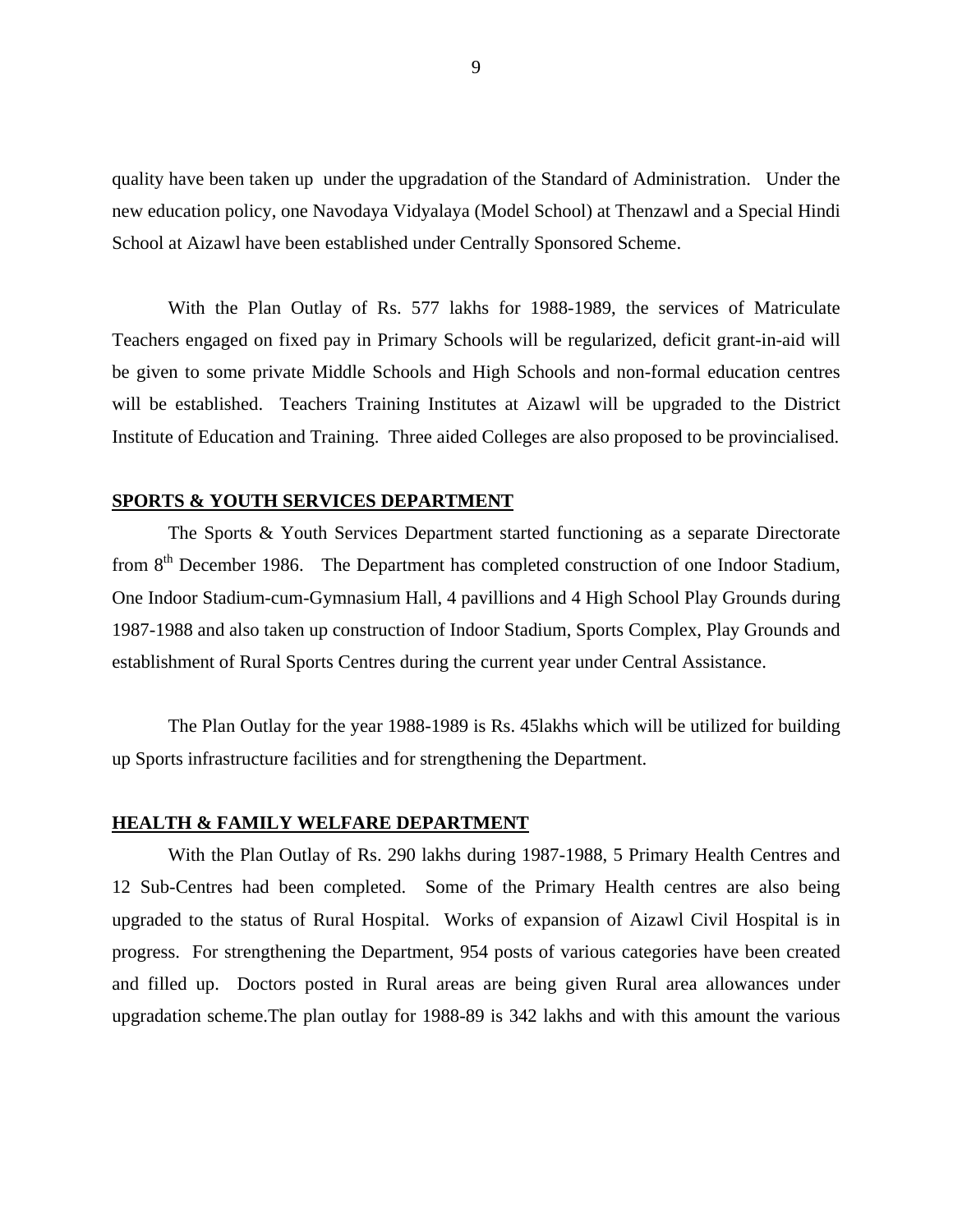ongoing works of the Department will be completed .Construction of buildings for Civil **PUBLIC HEALTH ENGINEERING DEPARTMENT**

With The Plan Outlay for 1988-1989 of Rs. 765 lakhs during 1987-1988. 60 Rural Water Supply Scheme, 400 ventilated improvement Pit (VIP) latrines, Improvement of 300 Spring Sources (Tuikhur) and providing water tanks with G.C.I. sheets to 102 villages will be completed. The works of Aizawl Greater Water Supply Scheme Phase-I is almost completed. 45 Water Supply Schemes and 1772 VIP latrines under Central Plan are also expected to be completed.

 With the Plan Outlay of Rs. 775 lakhs during 1988-1989, 70 rural water Supply Schemes and Aizawl Greater Water Supply Schemes Phase-I will be completed. Greater Lunglei Water Supply Scheme, 200 Spring Sources (Tuikhur), 495 VIP latrines, 237 pour villages and providing water tanks with GCI sheets to 48 villages will be taken up.

#### **I & PR DEPARTMENT**

With a view to imparting information and education to the people, regular weekly bulletins are published. A video documentary film on Mizoram called, 'Return to Life', is being produced, A prestigious publication marking the first Anniversary of Mizoram Statehood is being produced. An amount of Rs. 35 lakhs is provided under Plan for 1988-1989.

#### **TOURISM DEPARTMENT**

 Tourism Department started functioning as a separate Directorate since May, 1987. During 1987-1988, the existing P.W.D. Inspection Bungalows Bung and Paikhai have been renovated and converted for Picnic Spots. A High way restaurant at Thingdawl was Commissioned and Highway Restaurant at Chaltlang is also expected to be completed during this year. The Champhai Tourist Lodge and Yatri Niwas at Luangmual are under construction.

During 1988-1989 a sum of Rs. 35 lakhs has been provided under Plan and with this the Department proposed to construct Tourist Lodge at Lunglei, High Way Restaurant at Vairengte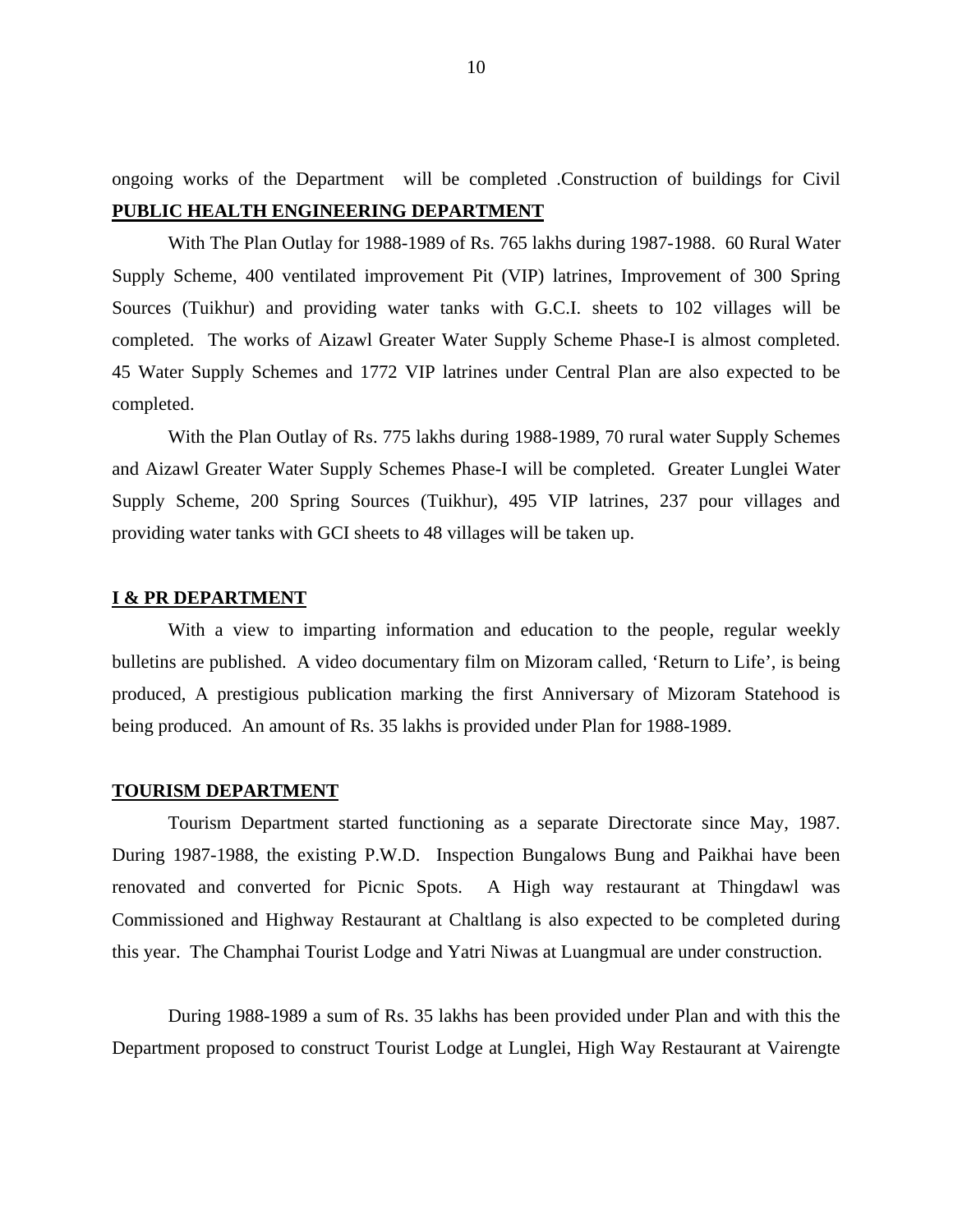and Hnahthial. A mini Bus will be purchased for conducting sight seeing and tourist publicity in and outside mIzoram will be stepped up.

#### **LABOUR & EMPLOYMENT DEPARTMENT**

 With the approved Plan outlay of Rs. 15 lakhs for 1987-1988 the Industrial Training Institute imparted training in 9 vocational trades. Confectionery and Bakery Trades have bee n newly introduced, and construction of Women Hostel is completed. Apprenticeship trainees are being imparted training in various Departments. Labour Welfare measures has been undertaken by fixing minimum wages after revision. An amount of Rs. 16 lakhs is approved for 1988-1989.

#### **REHABILITAION DEPARTMENT**

The Department is mainly concerned with the rehabilitation and resettlement of MNF personnel who came overground as a result of Peace Accord. During 1987-1988 house sites have been given to 600 MNF personnel at Maumual and cash grant of Rs. 40,000/- is proposed to be given to each head of the family for Construction of house for their permanent settlement.As a measure of rehabilitation about 270 MNF returnees have been accommodated in various categories of posts. It is expected that many more will be accommodated as Constables in MAP and as Forest Guards/Constables in Forest Department.

Rules are being framed for payment of ex-gratia grant to persons who were injured or killed during the insurgency in Mizoram. The Govt. of India has agreed to give a sum of Rs. 1480 lakhs for Housing Scheme of MNF returnees, Ex-gratia Grants and compensation on damaged properties and buildings during the disturbances in Mizoram. Detailed schemes for these have been submitted to the Govt. of India for final approval.

The Department is also responsible for relief of effected people on Natural Calamities, Famine, Cyclones, Drought etc, and for generating purchasing powers to the needy and helpless people in the State.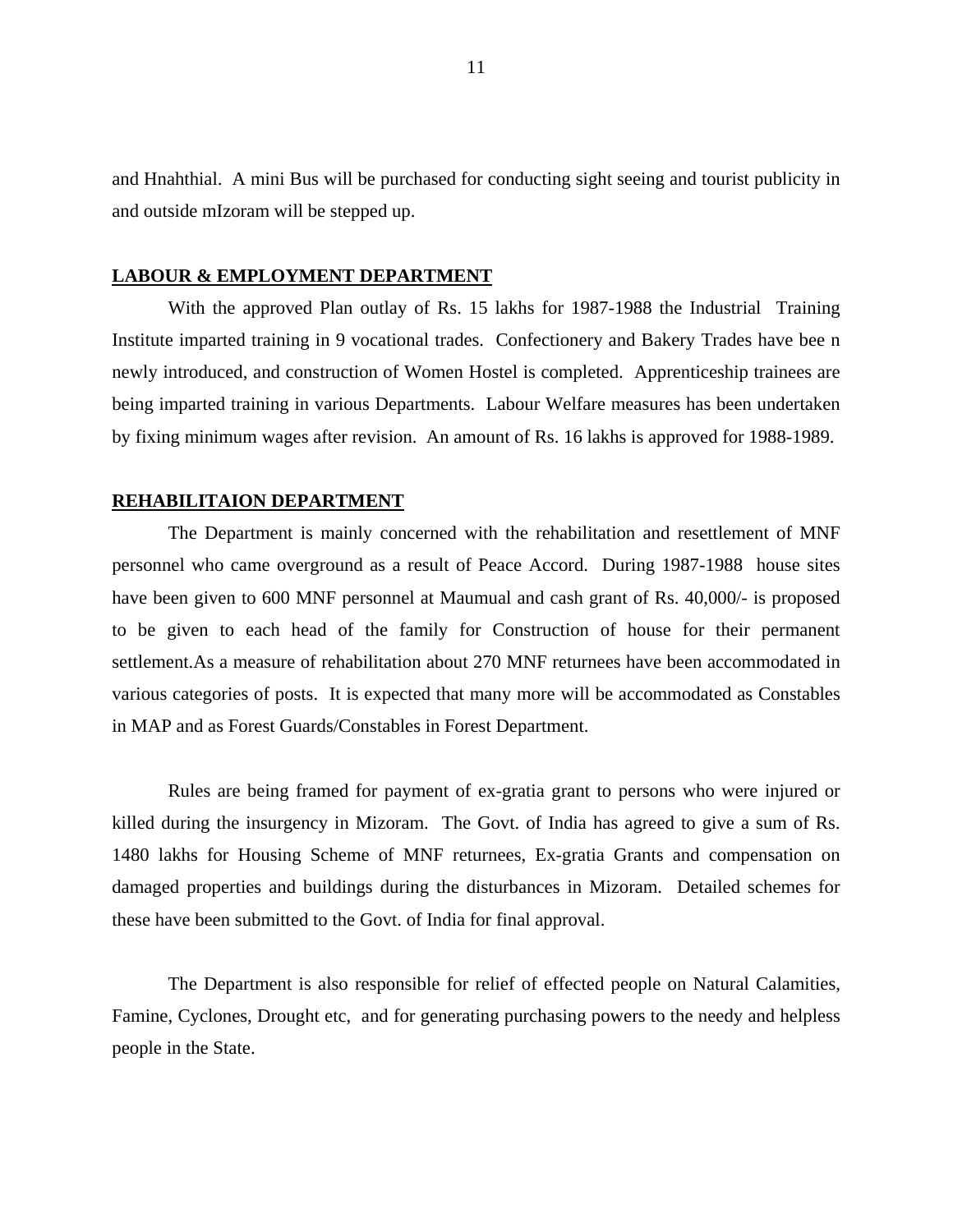#### **AGRICULTURE DEPARTMENT**

With the Annual Plan Outlay of Rs. 299 lakhs during 1987-1988, 26 KM of agriculture link roads for 259 hectares of land have been Constructed and 255 hectares of potential area are being covered with ongoing minor irrigation projects. Construction of 50 Staff Quarters are being completed, a new seed Testing Laboratory is being set up and 1490 Soil samples have been tested during the year.26 Gram Sevaks have successfully completed the training course from Integrated Training centre at Hnahthial and 53 candidates are undergoing training. Farmers tours were conducted two times during the current year and crop Exhibition at Serchhip is programmed to be held in March 1988. Agricultural Farms at Thingdawl and Tuitlawk have been irrigated to produced seeds Kharif and Rabi.

Following the state Government Policy at self-sufficiency in rice within a span of 3 years, the entire Aibawk Block consisting of 17 villages with 1993 families has been taken up as a pilot project under Central Sector Scheme. To bring all the available potential flat lands under cultivation, steps have been taken by positioning 5 Bull Dozers to supplement manual labours. For strengthening the Department, one new Agriculture Division at Kolasib with two subdivisions at Bilkhawthlir and Zawlnuam and one Irrigation Division at Lunglei are being opened. During the current year production of Rice 54,000 MT, pulses 2000 MT, Oil Seeds 2000MT and Horticulture 21450MT, are expected. A sum of Rs. 426 lakhs is allotted for 1988-1989 and with this amount it is proposed to created Horticulture Department and Marketing Department. Fertilizer and Pesticides Testing Laboratory will be established. Supply of high quality seeds of ginger, Horticulture crops to the cultivators will be enhanced. Ongoing Projects of Minor Irrigation to benefit 255 hectare will bee completed and 10 new projects to create potential area of 336 hectares will be taken up during 1988-1989.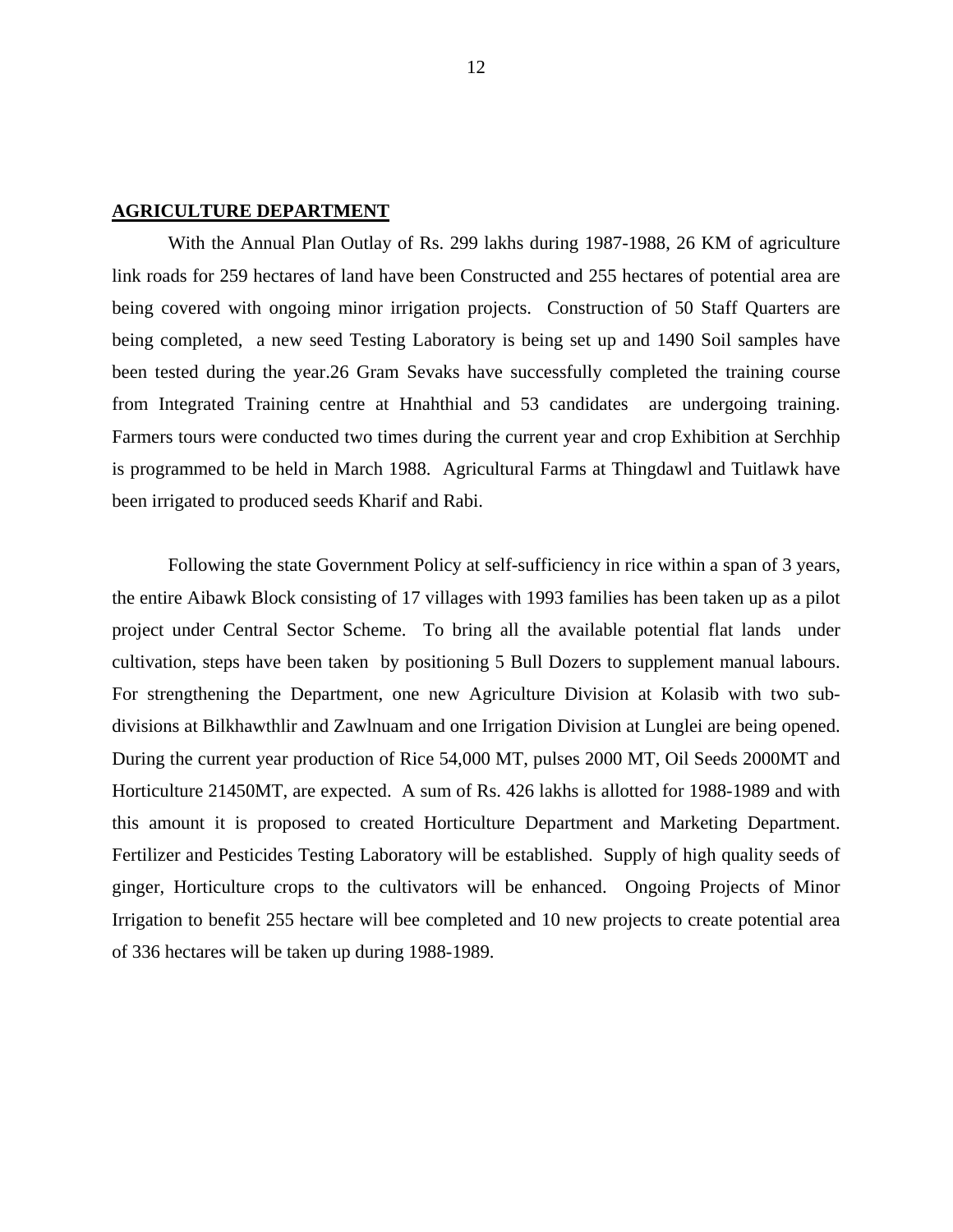# **FISHERIES DEPARTMENT**

 The Plan Outlay for 1987-1988 is Rs. 30 lakhs and with this amount 6.64 lakhs of fish seeds have been produced of which 4.14 lakhs were produced in the Departmental farms. Training cum-demonstration for communicating the latest pisciculture technology to fish farmers was organized and more than 105 farmers participated. 8 ponds with area of 4 acres were brought under Composite Fish Culture. Construction of Fish sees Farms phase-II at Ngengpui and Hatchery Unit at Bilkhawthlir are expected to bee completed during 1987-1988. 400 acres of additional water area will be brought under culture.

With the approved Plan Outlay of Rs. 40 lakhs during 1988-1989 ongoing works will be completed and new Fish Seed Farm at Zawlnuam will be taken up. Construction works of Regional Fish Sees Farm at Tawipui under NEC and establishment of Regional Fish Farmers Development Agency in the State under Centrally Sponsored Schemes covering 10 hectare of water area will be taken up during 1988-1989.

#### **SOIL CONSERVATION DEPARTMENT**

 With the plan provision of Rs. 180 lakhs during 1987-1988, one Division with two new Ranges have been opened. 704 Families for cash crop cultivation and 234 families for terrace construction were given assistance. 265 hectares of lands of economics value have been conserved.

 The approved plan outlay for 1988-1989 is Rs. 190 lakhs, which will be utilized for assistance to 470 Fresh Jhumia Families to deviate them from Jhum cultivation. 980 hectares of agricultural and, 200 hectares of Forestland and 400 hectares under Cash Crop (Orchard) Plantation are also programmed to be developed during 1988-1989. 3 new Division at Kolasib, Khawzawl and Saiha will be opened and one Training Institute is also proposed to be established at Durtlang.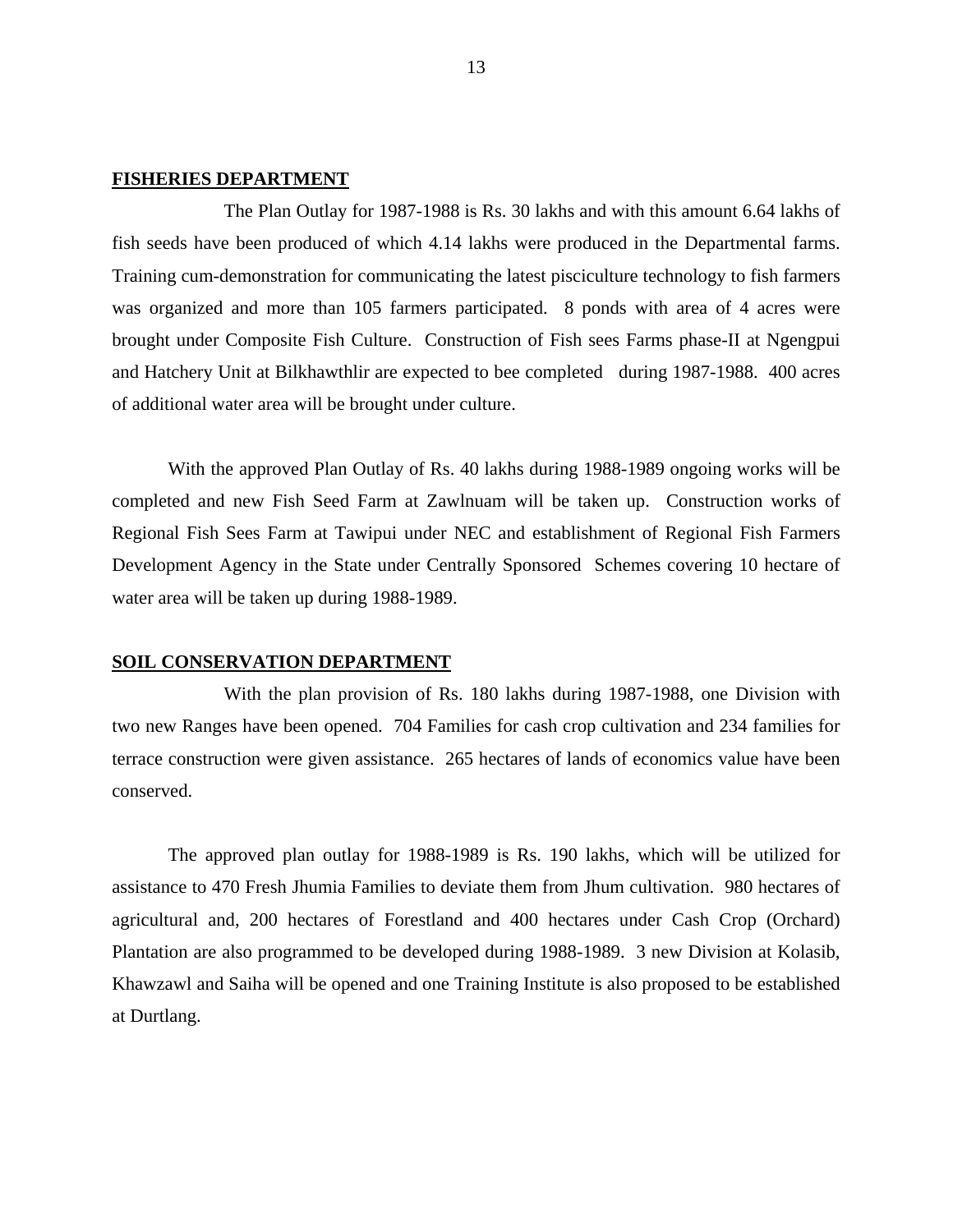# **A.H. & VETY DEPARTMENT**

With the annual plan Outlay of Rs. 197 lakhs for 1987-1988 small Unit Poultry Farm at Serchhip, 50 Unit Sow Pig Farm at Mampui and Duck Farm at Lungpher, Cattle breeding Farm at Mampui and Milk Supply Scheme at Lunglei and Saiha have been started. In the two Veterinary hospitals, 30 dispensaries and 80 Rural Animal Health Centres 130678 cases have been treated, 4,14,798 animals vaccinated and 5658 castrated. Artificial Insemination has been given to 875 animals. Accommodations have been provided to staff in Rural Animal Health Centres. A new Duck Farm at Lungpher and Broiler Chick Farm at Tanhril under NEC are taken up. The new Hatchery having capacity of 27,000 eggs have been commissioned. Against the target of 60 Biogas plan, 84 have been achieved during the current year.

The approved plan outlay for 1988-1989 is Rs. 208 lakhs with this amount, new dispensaries at Hnahlan, Biate and Kawrthah and Rural Animal Health Centres at Thingdawl and Farkawn will be opened. Poultry Farm at Thingdawl will be established and 65 Biogas plant will be set up at various places. The Schools of Veterinary Science and Animal Husbandary is expected to start functioning at Selesih.

# **FOREST DEPARTMENT**

The approved plan Outlay for 1987-1988 is Rs. 450 lakhs with which new Divisions and Circles were created. Construction of 45 buildings of various types will be completed during the current year. With the approved annual plan outlay of Rs. 475 lakhs for 1988-1989 an area of bout 5000 hectares is to be planted up and 835 lakhs seedlings will be planted. 10 Staff quarters, Rest Houses and 10 km length of road will be constructed during 1988-1989.

#### **CO-OPERATIVE DEPARTMENT**

 With the provision of Rs. 84 lakhs under Plan during 1987-1988 the department organized 14 societies. MIZOFED has taken up 5 godowns and distribute consumers and essential commodities with the help of 18 affiliated LAMP and Primary Cooperative Societies.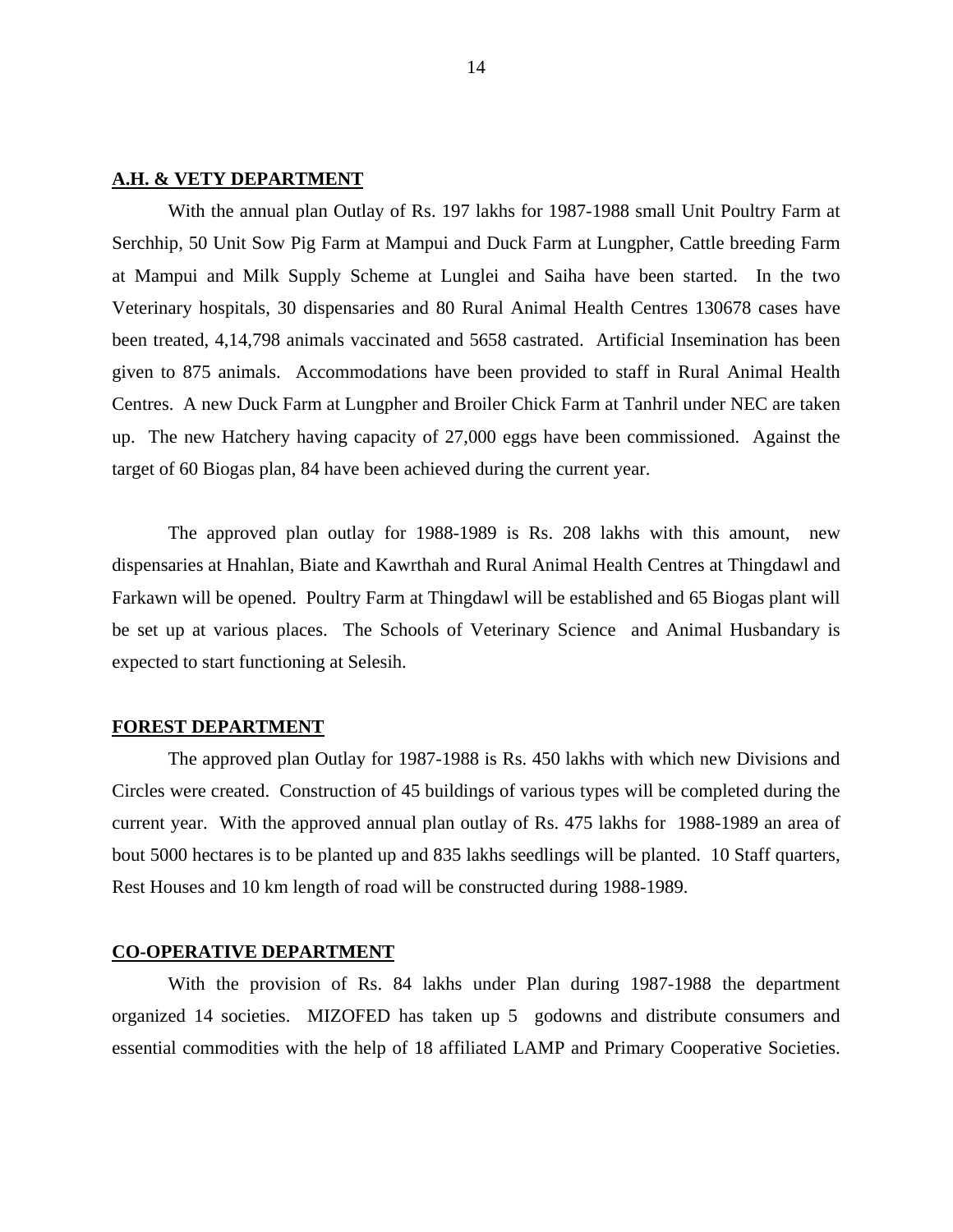It also distributes P.O.L. at Vairengte with net profit of Rs. 10.50 lakhs . The Apex Bank proposed to open 2 more Branches at Kolasib and Serchhip and earned a profit of Rs. 33.57 lakhs during the year ending  $30<sup>th</sup>$  June 1987. An amount of Rs. 100 lakhs has been provided under Plan for 1988-1989.

#### **RURAL DEVELOPMENT DEPARTMENT**

With the Plan Outlay of Rs. 88 lakhs for 1987-1988 construction of 70 play grounds, 300 KM improvement of inter village paths 17 KM of internal jeep roads, 33 buildings for Project Staff and fencing for 7 Block compounds have been taken up to provide employment to the economically weaker sections in rural areas. 2783 families below the poverty line have been given assistance under IRDP.

The approved annual Plan Outlay for 1988-1989 is Rs. 90 lakhs and with this amount it is proposed to take up construction of 200 Community Halls, 80 Play grounds, Construction and improvement of water tanks, 50 urinals sheds and 400 KM inter Village paths.

#### **PLANNING DEPARTMENT**

With the plan Outlay of Rs.9 lakhs for 1987-88, the department is doing the works of Plan Formulation,Co-ordinatetion,Evaluation and Monitoring of the State Plan.The Department is also entrusted with Science and Technology and Environment works.For 1988-89,Rs.11 lakhs have been provided under plan for Planning ang Science and Technology and Environment respectively.To strengthen the Science and Technology and Environment wing of the department some posts of Scientific officers are proposed to be created during 1988-89.

#### **POWER & ELECTRICITY DEPARTMENT**

With the Plan Outlay of Rs. 1071 lakhs the works of 132 KW Aizawl-Lunglei line has been completed, 132 KV Aizawl Sub-station will be completed. The installed capacity of the power generation will be rasied to 19.4 MW and 46 villages will be electrified bringing the total number of villages electrified to 256. Five villages have also have been electrified through photovoltaic system.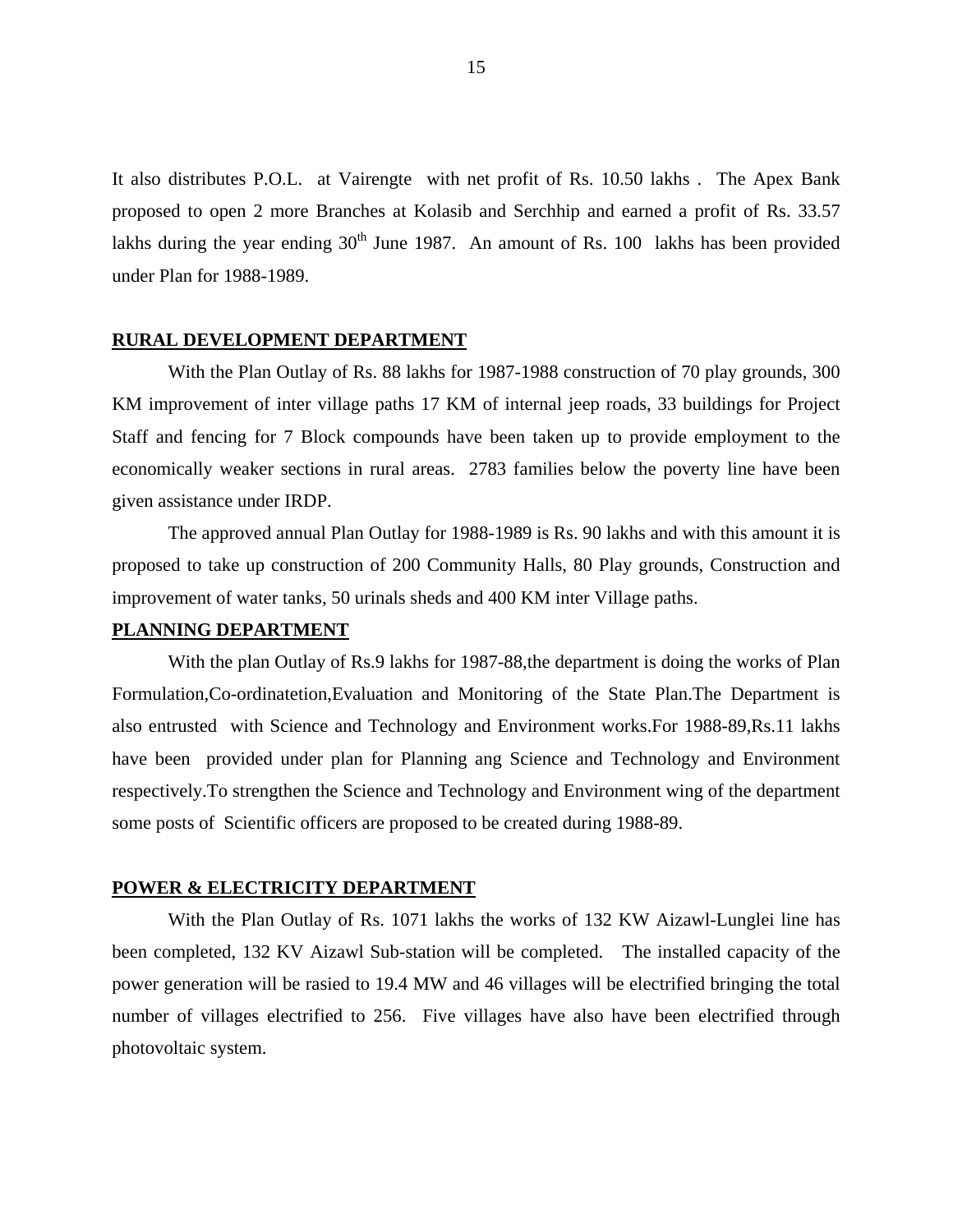The Plan Outlay for 1988-1989 is Rs. 1535 lakhs and with this amount it is proposed to commission Khawiva and Tuirivang Micro Hyde Projects. Micro Hydel Projects at Tuipui, Tuisumpui, and Maicham will also be taken up. The works of 132 KV lines with sub-stations at Aizawl-Khawzawl and Aizawl-Phaileng (W) will be started and 52 more villages are proposed to be electrified Installation of 2x20 KW Wind Generator at Hmuifang and Sangau are being taken up and solar lighting to 4 villages, 3 Biogas Plant 1520 improved chullah, and Wind Generator 2x5 KW will also be taken up. More Division and Sub-Divisions will also be created during 1988-1989.

#### **INDUSTRIES DEPARTMENT**

With the Annual Plan Outlay of Rs. 250 lakhs for 1987-1988, the Ginger Oil and Oleoresin Plant at Sairang has been Commissioned is now ready for processing of 1200 MT of raw ginger in a year. This plant is expected to earn annual profit of Rs. 18 lakhs revenue. The first ever Industrial Convention organized at Aizawl was participated by about 1800 persons. A plot of land with an area of 292 acres has been identified at Luangmual to establish Industrial Growth Centre, which will provide infrastructure facilities for the development of modern Small Scale Industries. To develop Thenzawl area as a Growth Centre of Hanloom Industry, 11 sheds have been constructed. Trainings are also imparted to weavers and assisted. Multi-disciplinary Engineering Workshop in technical collaboration with HMT Ltd is proposed to be Commissioned. Drilling Rig & Crew was established and the first tube-well is being constructed at Mizoram House Silchar and tube wells dug wells will be constructed at Champhai & Thenzawl.

The approved Plan Outlay for 1988-1989 is Rs. 388 lakhs and with this amount construction works for Maize processing Unit Project at Khawzawl and Pine Apple Juice Concentrate-cum-Fruit Processing Plant at Chhingchhip will be taken up. Land for the Cement Corporation of India to set up Cement Clinker Grinding Unit at Bairabi will be acquired. For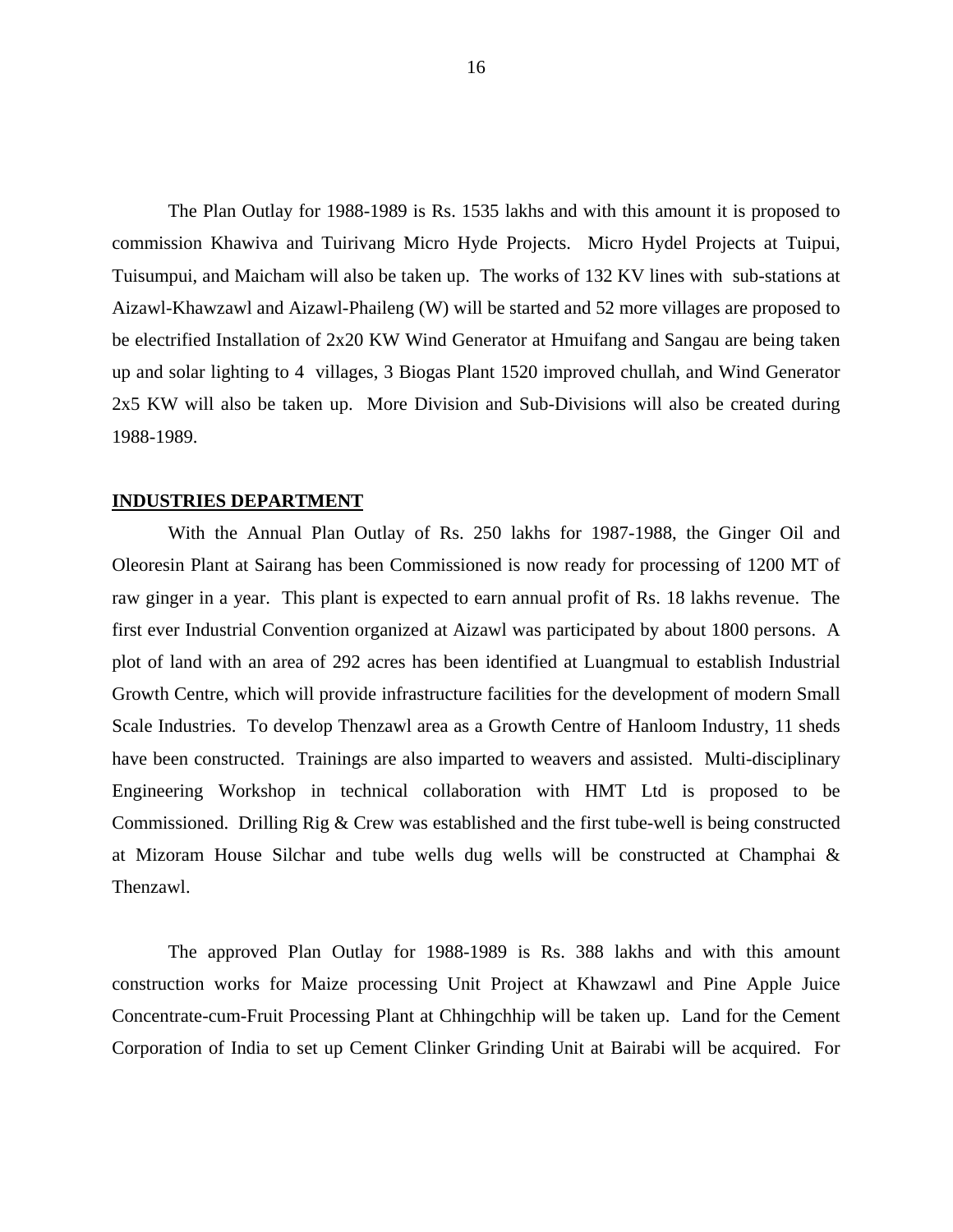establishing Medium Density Fibre Board Manufacturing Unit Project for utilization of bamboo materials in Mizoram, preliminary works wil be taken up. Hanloom and Handicraft and electronic development Corporations are proposed to be organized.

#### **SERICULTURE DEPARTMENT**

With the approved plan outlay of Rs. 100 lakhs over 6 lakhs diseases free layings and 43,000 Kgs of Cocoons were produced till the end of December 1987. for 1988-1989 Rs. 105 lakhs has beeen provided under Plan and with this is proposed to produce 9 lakhs layings and 70,000 Kgs of Cocoons. A new scheme called Eri Production is proposed to be introduced to utilize Eri Cocoons into silk goods.

#### **TRANSPORT DEPARTMENT**

Transport Department has started functioning as a separate Department during 1987- 1988. With Rs. 160 lakhs provided under Plan for the current year the Department has been able to provide better facilities to the travelling public. Construction of 2 Bus stations have been completed and construction of Central Workshop is in good progress. Against the revenue receipt of Rs. 62 lakhs during 1986-1987, RS. 80 lakhs is expected during 1987-1988. 169 Buses/Taxi permits were issued.

The Plan Outlay for 1988-1989 is Rs. 160 lakhs and with this amount it is proposed to complete the Central Workshop and Bus terminal buildings at Aizawl. New Buses will be purchased and the frequency of existing services on some routes will be increased and few more new routes will be opened. A district Transport Office for Chhimtuipui District at Saiha is also programmed to start functioning during 1988-1989.

#### **ECONOMIC & STATISTICS DEPARTMENT**

The Department is collecting vital statistical informations and primary data for Micro-Level Planning and Developmental Projects at district level. The raingauges have been installed in 20 C.D. Blocks National Sample Survey and Agriculture census in collaboration with the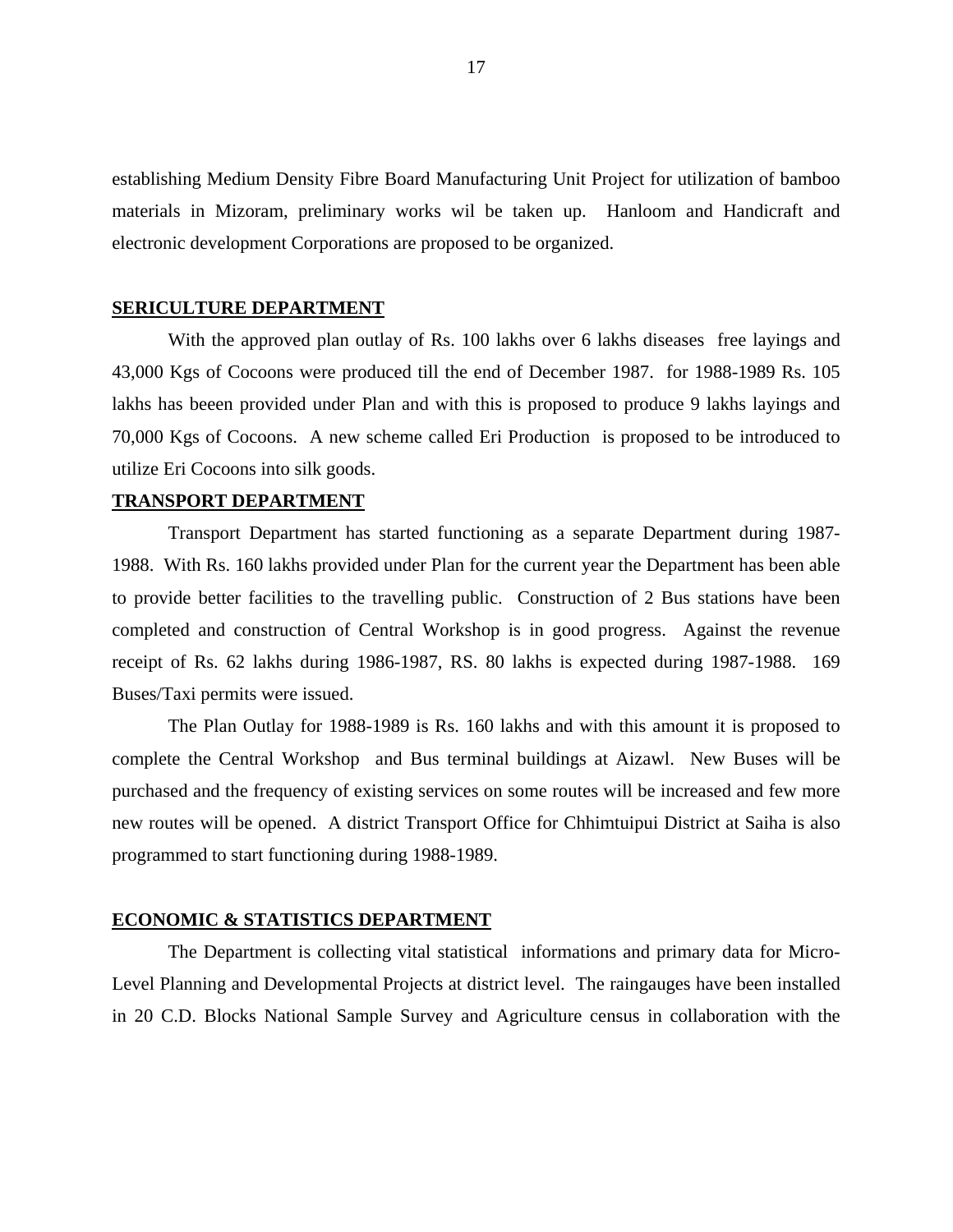Central Government has also been taken up. The Department continued issue of periodic publication of statistical information.

#### **LOCAL ADMINISTRATION DEPARTMENT**

With the Plan provision of Rs. 106 lakhs for 1987-1988, 33800 running metres of steps and pavings and 10 market sheds have been constructed. New public cemetery have been provided to Thakthing Salem, Venghlui and Diakkawn, 800 families were given Septic Tank and Water Tank Loan. 200 house-holds in rural areas were given assistance for construction of house under EWS loans. 30 Community Halls were given GCI sheets for roofing and 200 families were also assisted with GCI Sheets under IYSH Schemes. Construction works of Village Council House in all the village Council Stations have been taken up.

The Annual Plan outlay for 1988-1989 is Rs. 136 lakhs, which will be utilized for construction of 23320 running metres of steps and pavements. 800 persons will be given housing loan and 400 Govt. Servants will be given House Building Advances. 200 household will be given grant—in-aid under IYSH Schemes. Another 200 households in rural areas will be given assistance EWS loans. 60 Community Halls will be provided with G.C.I . Sheets. The Department is being strengthened by creation of essential new posts and two new Circle Officer at Champhai and Kolasib.

#### **PUBLIC WORKS DEPARTMENT**

With the Plan allocation of Rs. 1127 lakhs for 1987-1988 under Roads & Bridges 480 feets span of suspension bridge at Kawlchaw over River Koladyne, 16 KMs black topping of roads 78 KMs of formation cuttings, installation of 20 tonnes capacity Marboat at Darzokai were completed. The approved Plan Outlay for 1988-1989 is Rs. 1300. lakhs and with this amount 75KM of formation cutting 125 KM widening, 312 numbers of culverts and minor bridges, 1364 KM of retaining walls, 149 KMs of permanent works, 3 number of bridges and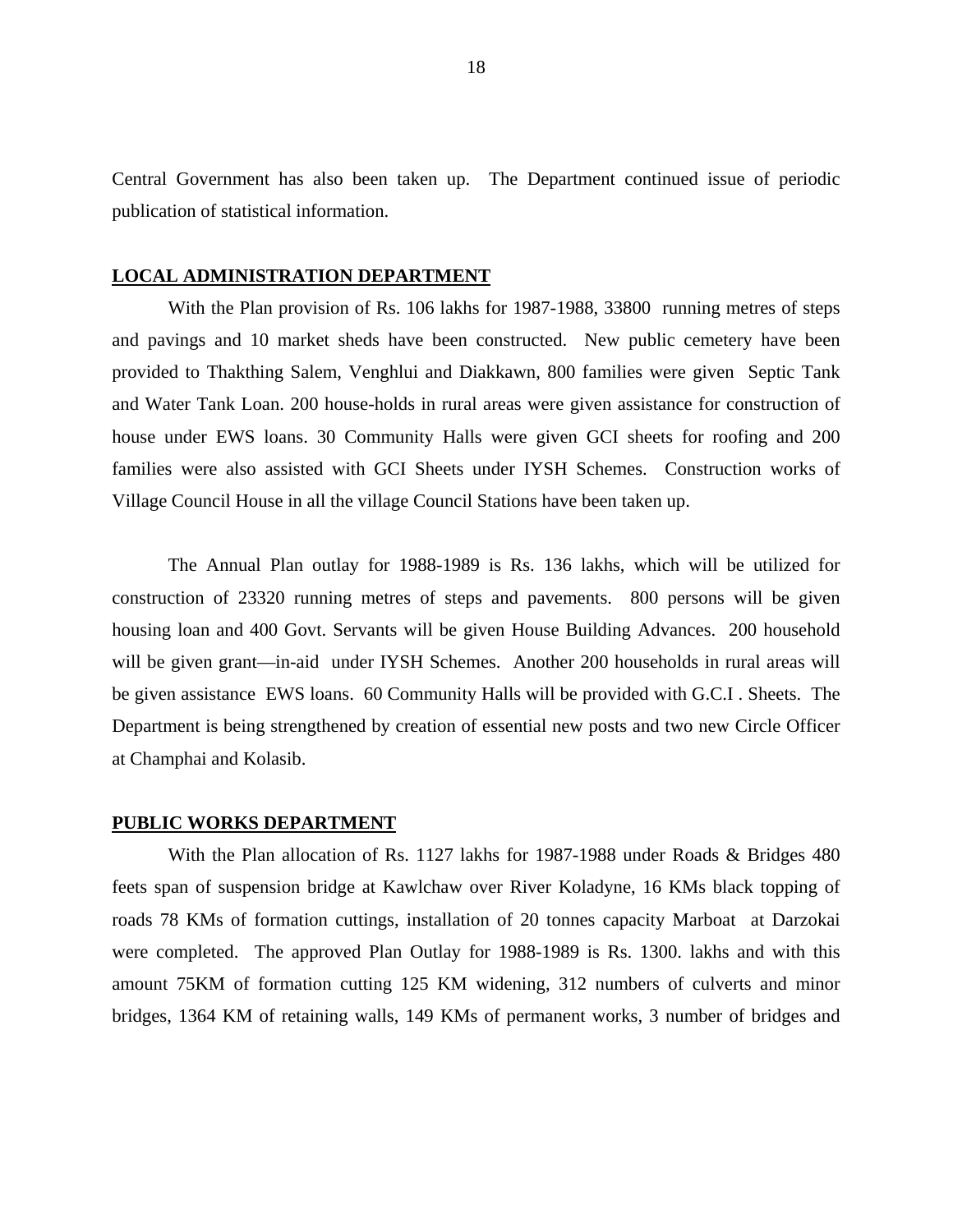Bus terminal at 3 places at Aizawl and Central Workshop at Zemabawk are also proposed to be completed.

 The Department is also taking up construction works for Office building and Government Quarters in various places, during the current year. New Divisions with Sub-divisions are also created for strengthening the Department to cope up with increased workload. The investigation works of Mat Valley project for Medium irrigation is nearing completion.

# **ADMINISTRATIVE TRAINING INSTITUTE**

With a provision of Rs. 8 lakhs various course of training have been conducted for Group 'A' 'B' & 'C' Officers and 4<sup>th</sup> Stenography Training Course have also been completed. Rs. 8 lakhs is provided for 1988-1989 and with this amount various categories of Government employees will be conducted and new modern equipments for training and teaching aids will be procured.

#### **DISTRICT COUNCIL AFFAIRS**

The approved Plan Outlay for the three District Councils during 1987-1988 is Rs. 400 lakhs, which is being utilized for execution of various schemes like Rural Development, Agriculture, Soil Conservation, Community Development, Social Welfare, A.H. & Vety, Industries & Fisheries. The approved Plan outlay for 1988-1989 is Rs. 500 lakhs.

I would like to inform the Honourable members that Revenue Receipt of the State has also been improved. As against the Budget Estimate of revenue collection of Rs. 788.30 lakhs, an amount of Rs. 1595.73 lakhs is expected as Internal Revenue during 1987-1988. Attempts have been made for mobilization of additional resources in various sectors by increasing rates of taxes and duties during the current year. The Resources Mobilisation Committee of the State is earnestly endeavouring to find ways and means to increase the resources in the State, and as a result certain new taxation measures will be introduced from 1988-1989. It is our duty to encourage the people of Mizoram to shoulder heavier responsibilities and burden by way of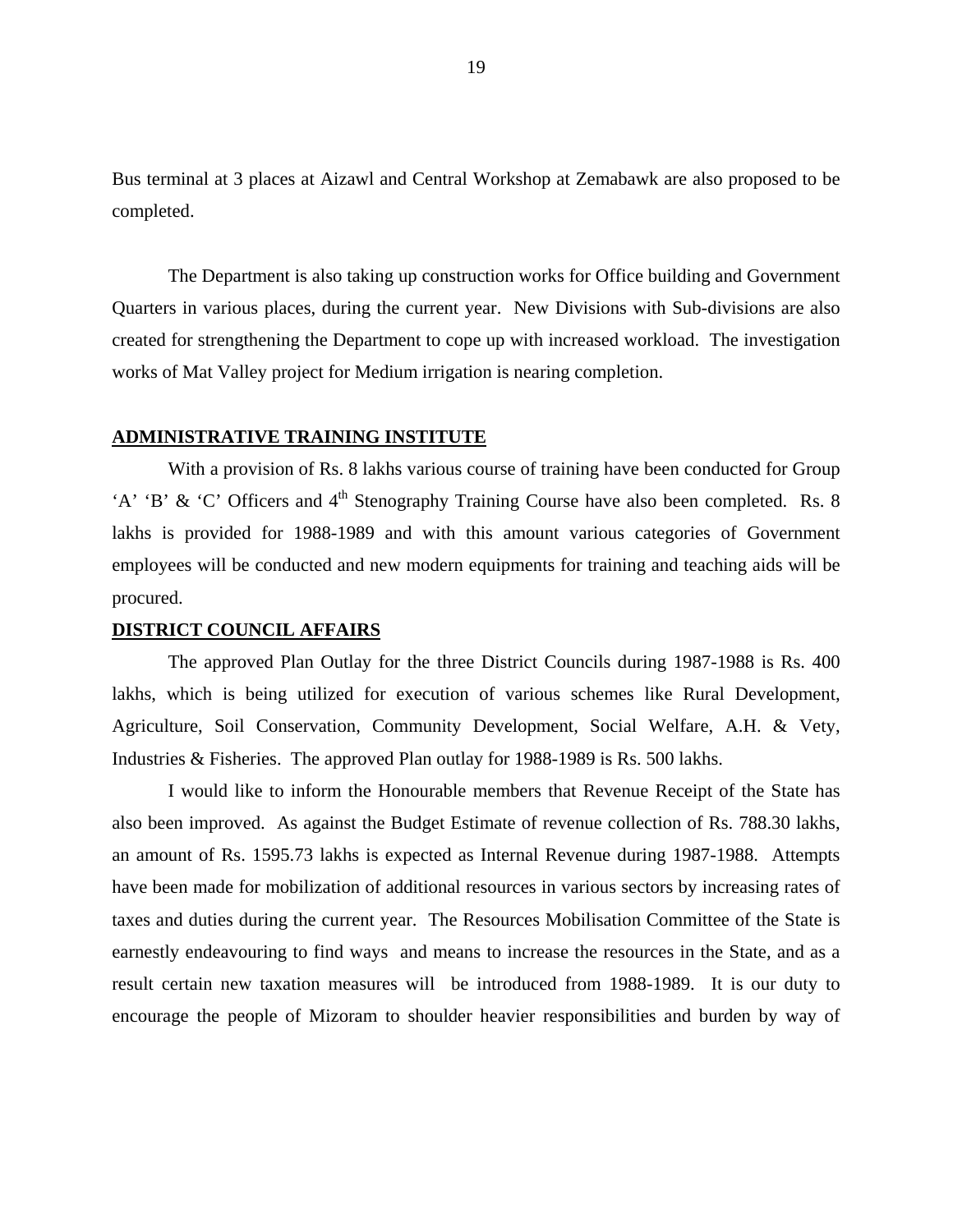contribution towards taxes to meet at least a small portion of expenditure required to run the Administration and the growing developmental expenditure.

 For mobilization of additional resources, the Government is running three Lottery Schemes from which annual royalty of Rs. 263.20 lakhs is expected. The royalty received through lottery during 1986-1987 could not be credited to the U.T. account due to shortage of item and the same has been taken into our receipt account for the State. For this reason, the Revenue Receipt under Lottery Schemes during 1988-1989,Will be less than the amount to be credited during 1987-88.An amount of Rs 352.40 lakhs is expected to be credited as revenue during 1987-88 and Rs 263.20 lakhs during 1988-89. Posts have been created for opening separate State Lottery Directorate and are expected to be filled up shortly. At present the State Lottery is attached in the Directorate of Accounts & Treasuries under the administrative control of Finance Department.

I would like to mention further that for promoting Banking facilities and Small Savings Schemes, post of Director Institutional Finance and Small Savings with complementary posts have been created and is expected to function with a very short time. In the meantime the Finance Department is looking after the works of Institutional Finance and Small Savings with the existing Officers and Staff. Attempts have been made to promote the Small Savings Schemes in Mizoram for which the State Govt. will be benefited with 75 % of the net collection through various Small Savings Schemes such as National Saving Certificate, Monthly income Schemes, Indira Vikas Patra etc. A target share for Rs. 0.50 lakhs and Rs 0.75 lakhs only through Small Savings have been given for 1987-1988 and 1988-1989.

I have briefly reviewed the activities and achievements of the Departments of the Government of Mizoram and their programmes for 1988-1989. I hope that the opinions to be expressed by Hounourable members during discussion on this budget, will emanate from their good intentions and constructive criticism and other observations would be of great help to the